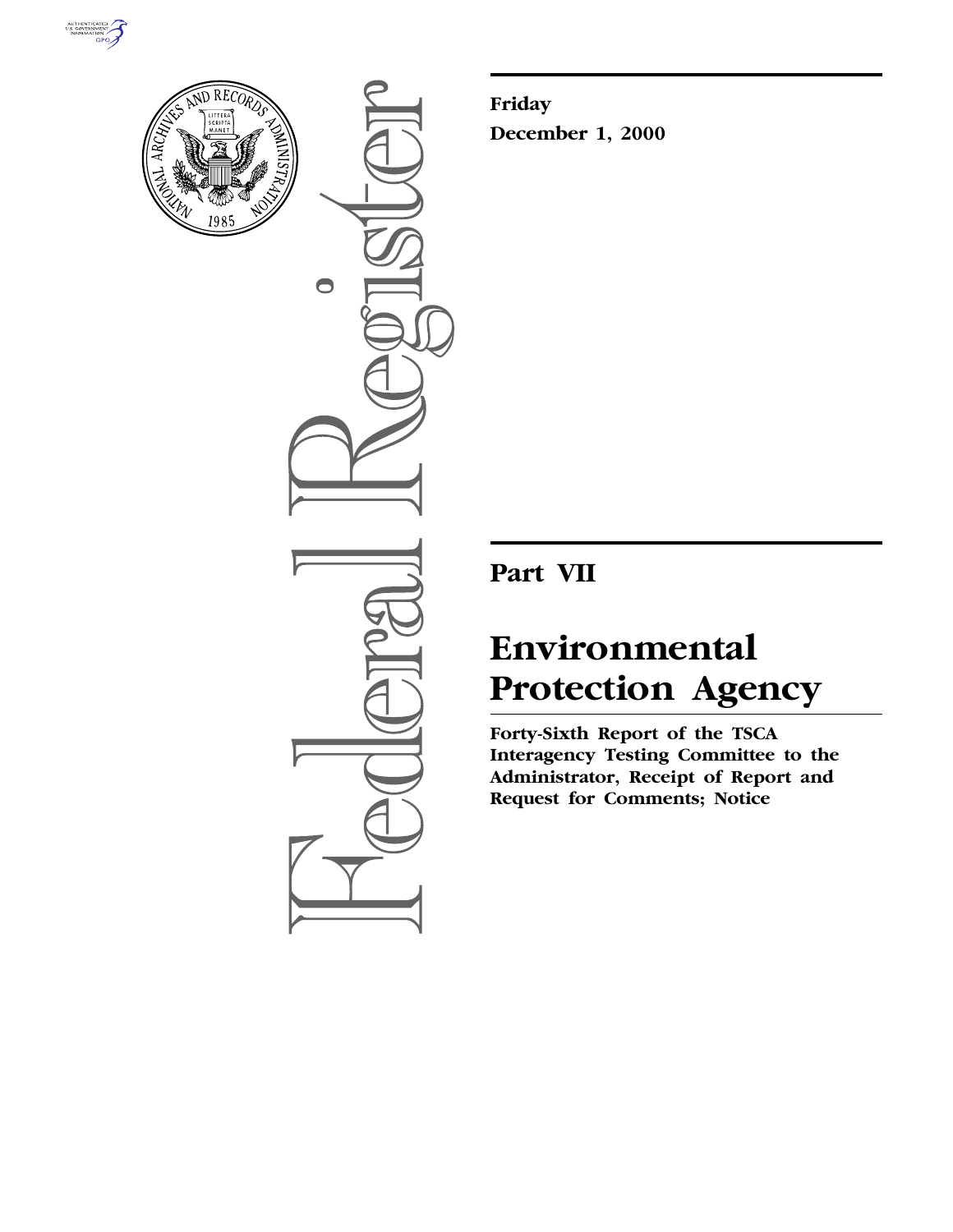#### **ENVIRONMENTAL PROTECTION AGENCY**

**[OPPTS–41054; FRL–6594–7]**

#### **Forty-Sixth Report of the TSCA Interagency Testing Committee to the Administrator; Receipt of Report and Request for Comments**

**AGENCY:** Environmental Protection Agency (EPA).

**ACTION:** Notice.

**SUMMARY:** The Toxic Substances Control Act (TSCA) Interagency Testing Committee (ITC) transmitted its Forty-Sixth Report to the Administrator of the EPA on May 25, 2000. In the  $46<sup>th</sup>$ Report, which is included with this notice, the ITC: Solicits information on uses, exposures, ecological effects, environmental fate, and health effects on 3 classes of structurally related chemicals (4 polychlorophenols and polychlorobenzenethiols, 8 chlorotrifluoromethylphenoxy benzenes, and 50 perfluorinated chemicals) that have potential to persist and bioconcentrate; requests more detailed exposure and use information be included in the TSCA Electronic Hazard and Safety Data Reporting Form; adds 8 nonylphenol polyethoxylate degradation products to the *Priority Testing List*; and removes 4 alkylphenols and 15 alkylphenol ethoxylates from the *Priority Testing List*.

EPA invites interested persons to submit written comments on the Report. **DATES:** Comments, identified by docket control number OPPTS–41054, must be received on or before January 2, 2001. **ADDRESSES:** Comments may be submitted by mail, electronically, or in person. Please follow the detailed instructions for each method as provided in Unit I. of the **SUPPLEMENTARY INFORMATION**. To ensure proper receipt by EPA, it is imperative that you identify docket control number OPPTS–41054 in the subject line on the

first page of your response. **FOR FURTHER INFORMATION CONTACT:** *For general information contact*: Barbara Cunningham, Acting Director, Environmental Assistance Division (7408), Office of Pollution Prevention and Toxics, Environmental Protection Agency, 1200 Pennsylvania Ave., NW., Washington, DC 20460; telephone number: (202) 554–1404; e-mail address: TSCA-Hotline@epa.gov.

*For technical information contact*: John D. Walker, ITC Executive Director (7401), Environmental Protection Agency, 1200 Pennsylvania Ave., NW., Washington, DC 20460; telephone

number:(202) 260–1825; fax: (202) 260– 7895; e-mail address: walker.johnd@epa.gov.

# **SUPPLEMENTARY INFORMATION:**

#### **I. General Information**

# *A. Does this Action Apply to Me?*

This notice is directed to the public in general. It may, however, be of particular interest to you if you manufacture (defined by statute to include import) and/or process TSCAcovered chemicals and you may be identified by the North American Industrial Classification System (NAICS) codes 325 and 32411. Because this notice is directed to the general public and other entities may also be interested , the Agency has not attempted to describe all the specific entities that may be interested in this action. If you have any questions regarding the applicability of this action to a particular entity, consult the technical person listed under **FOR FURTHER INFORMATION CONTACT**.

*B. How Can I Get Additional Information, Including Copies of this Document or Other Related Documents?*

1. *Electronically*. You may obtain electronic copies of this document, and certain other related documents that might be available electronically, from the EPA Internet Home Page at http:// www.epa.gov/. To access this document, on the Home Page select ''Laws and Regulations,'' ''Regulations and Proposed Rules,'' and then look up the entry for this document under the ''**Federal Register**—Environmental Documents.'' You can also go directly to the **Federal Register** listings at http:// www.epa.gov/fedrgstr/.

You may also access additional information about the ITC and the TSCA testing program through the web site for the Office of Pollution Prevention and Toxics (OPPT) at http://www.epa.gov/ opptintr/, or go directly to the ITC Home Page at http://www.epa.gov/opptintr/ itc/.

2. *In person*. The Agency has established an official record for this action under docket control number OPPTS–41054. The official record consists of the documents specifically referenced in this action, any public comments received during an applicable comment period, and other information related to this action, including any information claimed as Confidential Business Information (CBI). This official record includes the documents that are physically located in the docket, as well as the documents that are referenced in those documents. The public version of the official record does not include any

information claimed as CBI. The public version of the official record, which includes printed, paper versions of any electronic comments submitted during an applicable comment period, is available for inspection in the TSCA Nonconfidential Information Center, North East Mall Rm. B–607, Waterside Mall, 401 M St., SW., Washington, DC. The Center is open from noon to 4 p.m., Monday through Friday, excluding legal holidays. The telephone number for the Center is (202) 260–7099.

## *C. How and to Whom Do I Submit Comments?*

You may submit comments through the mail, in person, or electronically. To ensure proper receipt by EPA, it is imperative that you identify docket control number OPPTS–41054 in the subject line on the first page of your response.

1. *By mail*. Submit your comments to: Document Control Office (7407), Office of Pollution Prevention and Toxics (OPPT), Environmental Protection Agency, 1200 Pennsylvania Ave., NW., Washington, DC 20460.

2. *In person or by courier*. Deliver your comments to: OPPT Document Control Office (DCO) in East Tower Rm. G–099, Waterside Mall, 401 M St., SW., Washington, DC. The DCO is open from 8 a.m. to 4 p.m., Monday through Friday, excluding legal holidays. The telephone number for the DCO is (202) 260–7093.

3. *Electronically*. You may submit your comments electronically by e-mail to: oppt.ncic@epa.gov, or mail your computer disk to the address identified above. Do not submit any information electronically that you consider to be CBI. Electronic comments must be submitted as an ASCII file avoiding the use of special characters and any form of encryption. Comments and data will also be accepted on standard disks in WordPerfect 6.1/8.0 or ASCII file format. All comments in electronic form must be identified by docket control number OPPTS–41054. Electronic comments may also be filed online at many Federal Depository Libraries.

### *D. How Should I Handle CBI Information That I Want to Submit to the Agency?*

Do not submit any information electronically that you consider to be CBI. You may claim information that you submit to EPA in response to this document as CBI by marking any part or all of that information as CBI. Information so marked will not be disclosed except in accordance with procedures set forth in 40 CFR part 2. In addition to one complete version of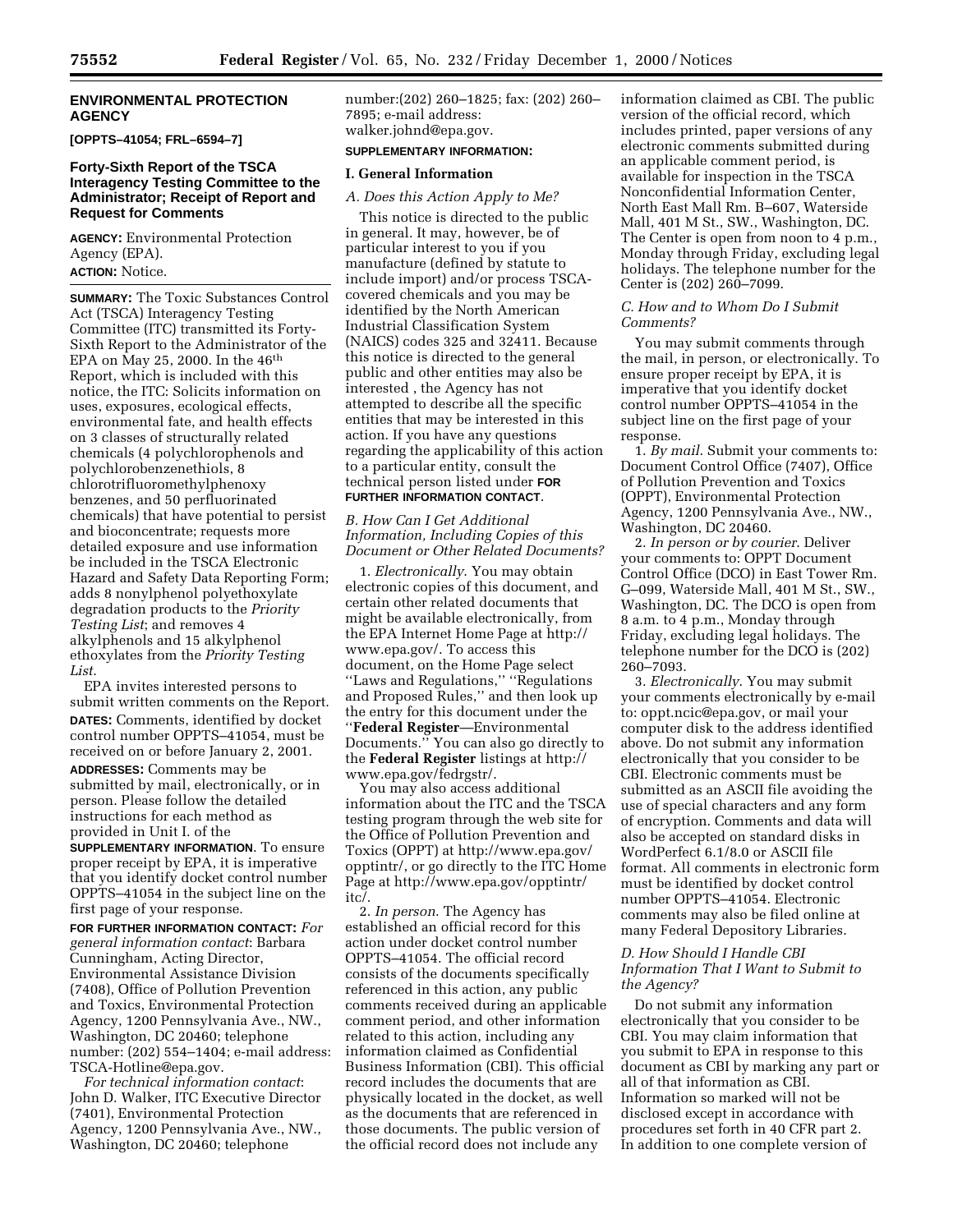the comment that includes any information claimed as CBI, a copy of the comment that does not contain the information claimed as CBI must be submitted for inclusion in the public version of the official record. Information not marked confidential will be included in the public version of the official record without prior notice. If you have any questions about CBI or the procedures for claiming CBI, please consult the technical person listed under **FOR FURTHER INFORMATION CONTACT**.

#### *E. What Should I Consider as I Prepare My Comments for EPA?*

We invite you to provide your views and comments on the ITC 46th Report. You may find the following suggestions helpful for preparing your comments:

1. Explain your views as clearly as possible.

2. Describe any assumptions that you used.

3. Provide copies of any technical information and/or data you used that support your views.

4. Provide specific examples to illustrate your concerns.

5. Make sure to submit your comments by the deadline in this notice.

6. To ensure proper receipt by EPA, be sure to identify the docket control number assigned to this action in the subject line on the first page of your response. You may also provide the name, date, and **Federal Register** citation.

#### **II. Background**

The Toxic Substances Control Act (TSCA) (15 U.S.C. 2601 *et seq*.) authorizes the Administrator of the EPA to promulgate regulations under TSCA section 4(a) requiring testing of chemicals and chemical groups in order to develop data relevant to determining the risks that such chemicals and chemical groups may present to health or the environment. Section 4(e) of TSCA established the ITC to recommend chemicals and chemical groups to the Administrator of the EPA for priority testing consideration.

Section 4(e) of TSCA directs the ITC to revise the TSCA section 4(e) *Priority Testing List* at least every 6 months.

1. *The ITC's* 46th *Report*. The 46th Report was received by the EPA Administrator on May 25, 2000, and is included in this notice. In the 46<sup>th</sup> Report, the ITC:

i. Solicits information on uses, exposures, ecological effects, environmental fate, and health effects on 3 classes of structurally related chemicals (4 polychlorophenols and polychlorobenzenethiols, 8 chlorotrifluoromethylphenoxy benzenes, and 50 perfluorinated chemicals) that have potential to persist and bioconcentrate.

ii. Requests more detailed exposure and use information be included in the TSCA Electronic Hazard and Safety Data Reporting Form.

2. *Status of the Priority Testing List*. The current TSCA section 4(e) *Priority Testing List* as of May 2000 can be found in Table 1 of the 46th ITC Report which is included in this notice. In the 46th ITC Report, the ITC added 8 nonylphenol polyethoxylate degradation products and removed 4 alkylphenols and 15 alkylphenol ethoxylates from the *Priority Testing List*.

#### **List of Subjects**

Environmental protection, Chemicals, Hazardous substances.

Dated: November 20, 2000.

#### **Charles M. Auer,**

*Director, Chemical Control Division, Office of Pollution Prevention and Toxics.*

## **Forty-Sixth Report of the TSCA Interagency Testing Committee to the Administrator, U.S. Environmental Protection Agency**

#### **Table of Contents**

## **Summary**

- I. Background
- II. TSCA Section 8 Reporting
- A. TSCA Section 8 Rules
- 
- B. ITC's Use of TSCA Section 8 and ''Other Information''
- C. Promoting More Efficient Use of Information Submission Resources
- D. Request to Promulgate a TSCA Section 8(d) Rule
- III. ITC's Activities During This Reporting Period (November 1999 to April 2000): Information Solicitations
- A. Polychlorophenols and
- Polychlorobenzenethiols
- B. Chlorotrifluoromethylphenoxy Benzenes
- C. Perfluorinated Chemicals
- IV. Revisions to the TSCA Section 4(e) *Priority Testing List*
- A. Chemicals Added to the *Priority Testing List:* Nonylphenol Polyethoxylate Degradation Products
- B. Chemicals Removed from the *Priority Testing List:* Alkylphenols and Alkylphenol Ethoxylates
- V. References
- VI. The TSCA Interagency Testing Committee

#### **Summary**

This is the 46th Report of the TSCA Interagency Testing Committee (ITC) to the Administrator of the U.S. Environmental Protection Agency (USEPA). The ITC described Degradation Effects Bioconcentration Information Testing Strategies (DEBITS) in its 45th Report as strategies to test for the availability of degradation, ecological or human health effects, and bioconcentration information for chemicals with potential to persist, bioconcentrate, and cause ecological or health effects. The ITC implemented DEBITS to identify three classes of structurally related chemicals that have potential to persist and bioconcentrate. These three classes (and number of chemicals associated with each class in parentheses) include polychlorophenols and polychlorobenzenethiols (4), chlorotrifluoromethylphenoxy benzenes (8), and perfluorinated chemicals (50). In this

Report the ITC is:

1. Soliciting uses, exposures, ecological effects, environmental fate, and health effects information on these three classes.

2. Requesting more detailed exposure and use information be included in the TSCA Electronic Hazard and Safety Data Reporting Form.

3. Adding 8 nonylphenol polyethoxylate degradation products to the *Priority Testing List*.

4. Removing 4 alkylphenols and 15 alkylphenol ethoxylates from the *Priority Testing List*.

The revised TSCA section 4(e) *Priority Testing List* follows as Table 1.

# TABLE 1.—THE TSCA SECTION 4(E) PRIORITY TESTING LIST (MAY 2000)

| Report | Date          | Chemical/group                                                              | Action      |
|--------|---------------|-----------------------------------------------------------------------------|-------------|
| 28     | May 1991      | Chemicals with low confidence reference dose (RfD)<br>Acetone<br>Thiophenol | Designated  |
| 30     | May 1992      | 5 Siloxanes                                                                 | Recommended |
| 31     | January 1993  | 13 Chemicals with insufficient dermal absorption rate data                  | Designated  |
| 32     | May 1993      | 16 Chemicals with insufficient dermal absorption rate data                  | Designated  |
| 35     | November 1994 | 4 Chemicals with insufficient dermal absorption rate data                   | Designated  |
| 37     | November 1995 | 10 Alkylphenols and 2 alkylphenol polyethoxylates                           | Recommended |
| 39     | November 1996 | 8 Nonylphenol ethoxylates                                                   | Recommended |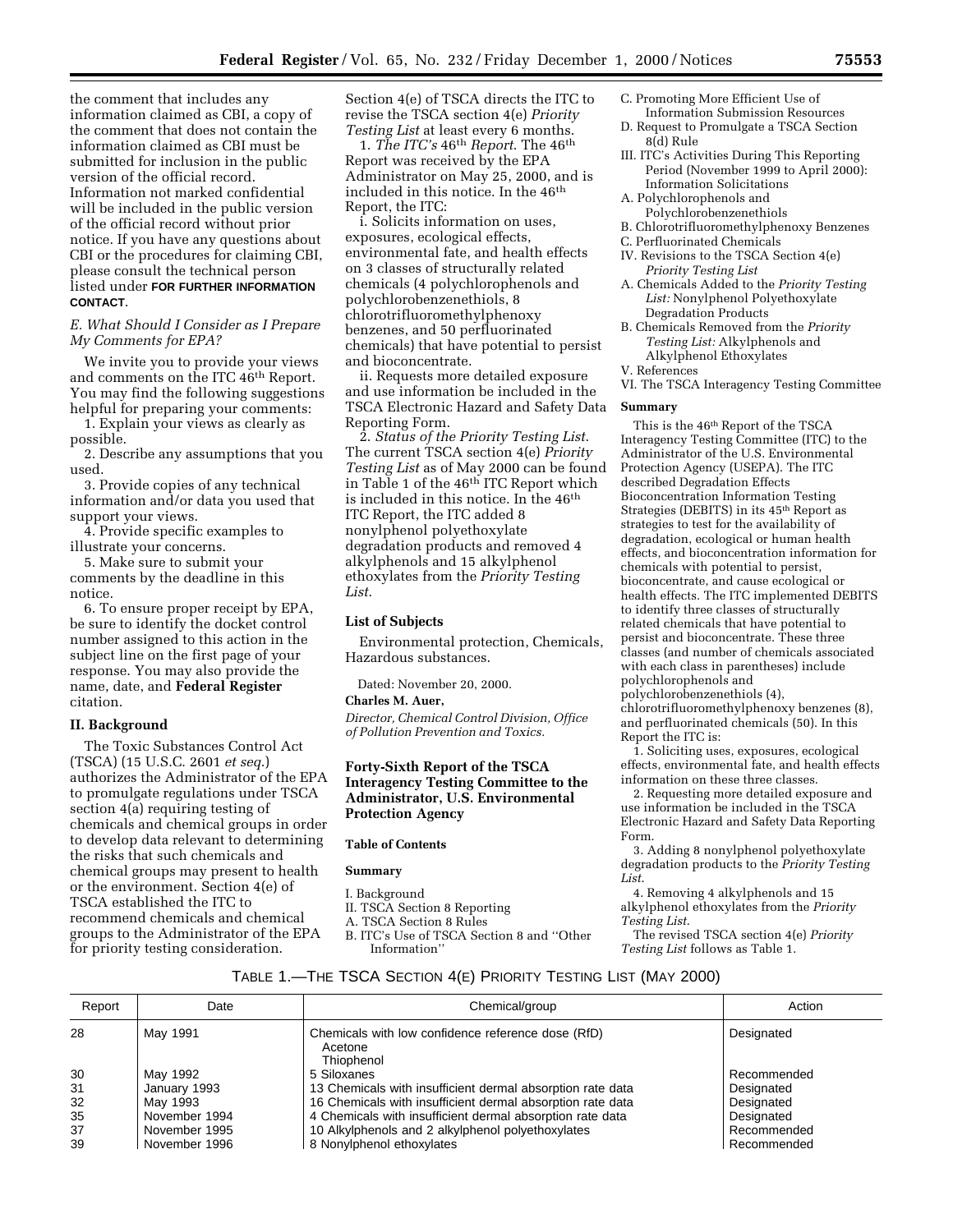| Report | Date          | Chemical/group                                                         | Action      |
|--------|---------------|------------------------------------------------------------------------|-------------|
| 41     | November 1997 | 18 Alkylphenols, 5 polyalkylphenols and 6 alkylphenol polyethoxylates* | Recommended |
| 42     | Mav 1998      | 3-Amino-5-mercapto-1,2,4-triazole*                                     | Recommended |
| 42     | Mav 1998      | Glycoluril*                                                            | Recommended |
| 42     | May 1998      | Methylal*                                                              | Recommended |
| 42     | May 1998      | Ethyl silicate*                                                        | Recommended |
| 46     | May 2000      | 8 Nonylphenol polyethoxylate degradation products*                     | Recommended |

TABLE 1.—THE TSCA SECTION 4(E) PRIORITY TESTING LIST (MAY 2000)—Continued

\* Data requested through the ITC's Voluntary Information Submissions Innovative Online Network (VISION—see http://www.epa.gov/opptintr/ itc/vision.htm ).

#### **I. Background**

The ITC was established by section 4(e) of the Toxic Substances Control Act (TSCA) ''to make recommendations to the Administrator respecting the chemical substances and mixtures to which the Administrator should give priority consideration for the promulgation of a rule for testing under section 4(a)....At least every six months..., the Committee shall make such revisions to the *Priority Testing List* as it determines to be necessary and transmit them to the Administrator together with the Committee's reasons for the revisions'' (Public Law 94– 469, 90 Stat. 2003 *et seq*., 15 U.S.C. 2601 *et seq*.). Since its creation in 1976, the ITC has submitted 45 semi-annual (May and November) Reports to the EPA Administrator transmitting the *Priority Testing List* and its revisions. ITC Reports are available from the ITC's web site (http://www.epa.gov/opptintr/ itc) within a few days of submission to the Administrator and from http://www.epa.gov/ fedrgstr after publication in the **Federal Register**. The ITC meets monthly and produces its revisions to the *Priority Testing List* with administrative and technical support from the ITC staff, ITC members, and their U.S. Government organizations and contract support provided by EPA. ITC members and staff are listed at the end of this Report.

#### **II. TSCA Section 8 Reporting**

#### *A. TSCA Section 8 Rules*

Following receipt of the ITC's Report by the EPA Administrator and addition of chemicals to the *Priority Testing List*, the EPA's Office of Pollution Prevention and Toxics (OPPT) promulgates TSCA section 8(a) Preliminary Assessment Information Reporting (PAIR) and TSCA section 8(d) Health and Safety Data (HaSD) rules for chemicals added to the *Priority Testing List*. These rules require producers and importers of chemicals recommended by the ITC to submit production and exposure reports under TSCA section 8(a) and producers, importers, and processors of chemicals recommended by the ITC to submit unpublished health and safety studies under TSCA section 8(d). These rules are automatically promulgated by OPPT unless requested not to do so by the ITC.

## *B. ITC's Use of TSCA Section 8 and ''Other Information''*

The ITC reviews the TSCA section 8(a) PAIR reports, TSCA section 8(d) HaSD studies and ''other information'' that becomes available after the ITC adds

chemicals to the *Priority Testing List*. ''Other information'' includes TSCA section 4(a) and 4(d) studies, TSCA section 8(c) submissions, TSCA section 8(e) ''substantial risk'' notices, ''For Your Information'' (FYI) submissions, ITC voluntary submissions, unpublished data submitted to and from U.S. Government organizations represented on the ITC, published papers, as well as use, exposure, effects, and persistence data that are voluntarily submitted to the ITC by manufacturers, importers, processors, and users of chemicals recommended by the ITC. The ITC reviews this information and determines if data needs should be revised if chemicals should be removed from the *Priority Testing List* or if recommendations should be changed to designations.

#### *C. Promoting More Efficient Use of Information Submission Resources*

The Voluntary Information Submissions Innovative Online Network (VISION) is accessible through the world wide web (http://www.epa.gov/opptintr/itc/ vision.htm). VISION includes the Voluntary Information Submissions Policy (VISP) and links to the TSCA Electronic HaSD Reporting Form (http://www.epa.gov/opptintr/.er/ hasd.htm). The VISP provides examples of data needed by ITC member U.S. Government organizations, examples of studies that should not be submitted, the milestones for submitting information, guidelines for using the TSCA Electronic HaSD Reporting Form and instructions for electronically submitting full studies. The TSCA Electronic HaSD Reporting Form is used to provide electronic information on ITC voluntary submissions, TSCA section 8(d) studies (to meet data needs of the ITC member U.S. Government organizations), FYI submissions, and TSCA section 8(e) studies.

In its 45th Report, the ITC stated that use and exposure information should be submitted through VISION using section 3.2 of the TSCA Electronic HaSD Reporting Form (Confidential Business Information (CBI) should NOT be submitted on the TSCA Electronic HaSD Reporting Form). Since then the ITC Director has received numerous requests to provide more details on the type of use and exposure information needed by the ITC. In response to these requests, the ITC asked EPA to include the following use and exposure information in section 3.2 of the TSCA Electronic HaSD Reporting Form:

• Manufacturing or processing procedures (batch, continuous, closed, open, etc.).

• Product (raw-material, site-limited intermediate, end-use, etc.).

• Type of end use (consumer product, industrial product, consumer and industrial product).

• Percent of chemical in end-use product. • Average concentrations in air, water and soil within the borders of manufacturing and processing facilities.

• Number of people likely to be exposed during chemical manufacturing and average exposure concentrations.

• Number of people likely to be exposed during chemical processing and average exposure concentrations.

• Number of people likely to be exposed during chemical use and average exposure concentrations.

#### *D. Request to Promulgate a TSCA Section 8(d) Rule*

The ITC encourages producers, importers, processors, and users of its recommended chemicals to use VISION to voluntarily provide electronic information and establish a dialogue with the ITC to discuss needed data. If the ITC does not receive voluntary electronic information submissions to meet its data needs, then it will ask the EPA to promulgate a TSCA section 8(d) HaSD rule to determine if there are unpublished data to meet those needs. The ITC strongly encourages those companies that must respond to a TSCA section 8(d) rule to provide data by using the TSCA Electronic HaSD Reporting Form.

#### **III. ITC's Activities During This Reporting Period (November 1999 to April 2000): Information Solicitations**

In its 45th Report, the ITC discussed its strategies to screen chemicals for persistence and bioconcentration potential (http:// www.epa.gov/opptintr/itc). These strategies are referred to as Degradation Effects Bioconcentration Information Testing Strategies (DEBITS). DEBITS provides a means to prioritize chemicals based on degradation, ecological or human health effects, and bioconcentration information. Briefly the ITC screened 12,557 chemicals and used criteria to identify 435 chemicals with potential to persist and bioconcentrate (see Figure 1 in 45th Report).

Since the 45th Report was delivered to the EPA Administrator on November 30, 1999, the ITC used DEBITS to further prioritize these 435 chemicals. The ITC used DEBITS to identify a subset of 112 chemicals with bioconcentration factors (BCFs) >250. These and structurally related chemicals with BCF <250 were placed in chemical classes and screened for the existence of ecological effects, health effects, and environmental fate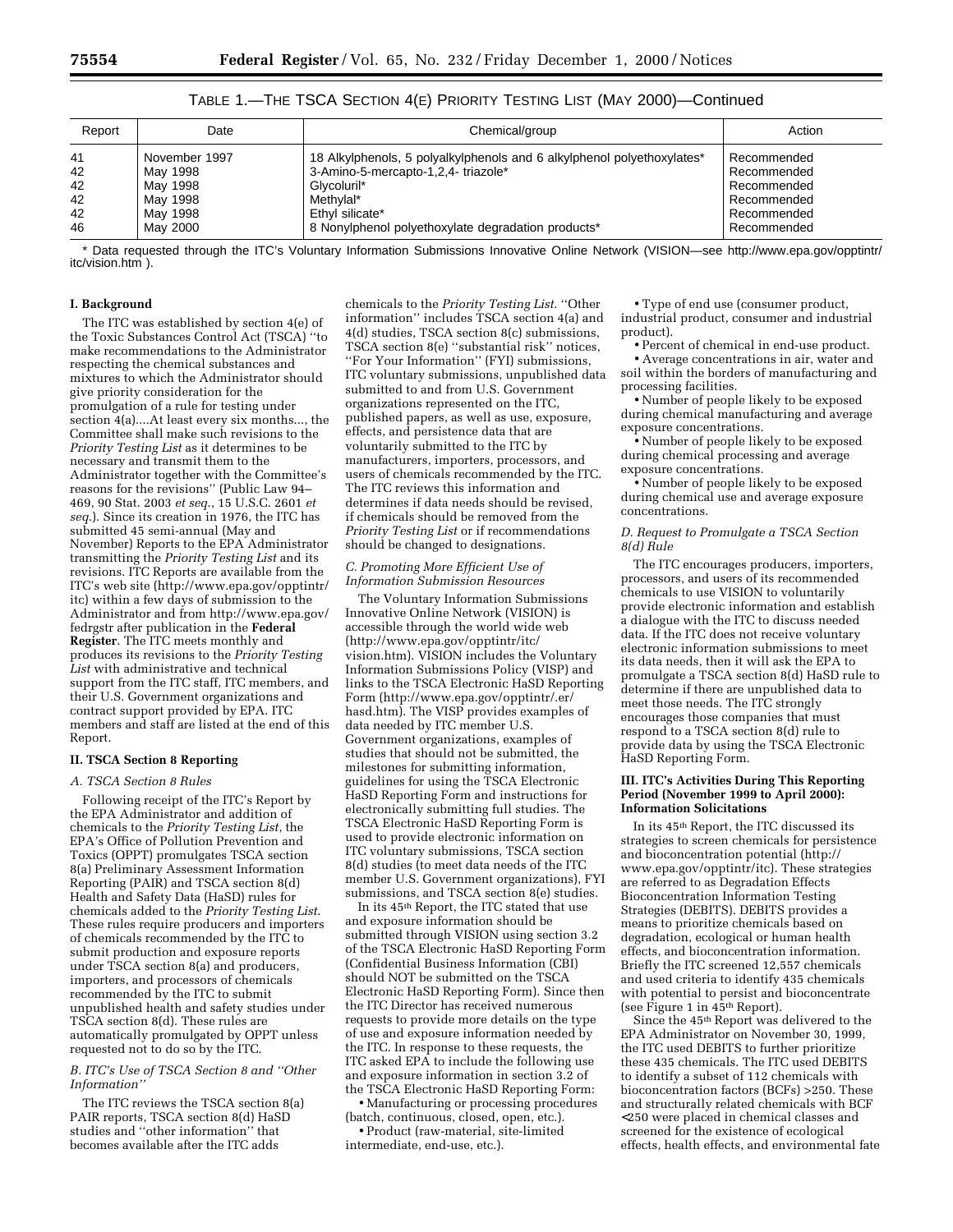data. A BCF of 250 has been used by the EPA as a lower ''threshold'' to identify substances with potential to bioconcentrate. From these 112 chemicals, the ITC reviewed 42 chemicals which had BCF >250 and production/importation volumes between 100,000 and 1,000,000 pounds reported in response to the 1986, 1990, 1994, or 1998 EPA Inventory Update Rules. The ITC is interested in identifying structurally related classes of chemicals for testing which have a suspicion of toxicity but lack adequate screening data. The ITC is also interested in utilizing Structure Activity Relationships (SARs) to predict the toxicity of untested chemicals in these structural classes. Although High Production Volume (HPV) chemicals with production/importation volumes >1,000,000 pounds are expected to have screening data developed as part of the EPA's HPV Chemical Challenge (http:// www.epa.gov/opptintr/chemrtk/ volchall.htm) and OECD SIDS (http:// www.oecd.org/) programs, they were included in groups of structurally related chemicals in order to provide additional opportunities to develop SARs. In a few instances, stucturally related chemicals not previously identified by DEBITS were also included in a chemical class, if there were data useful for establishing SARs.

In this reporting period, three classes of chemicals:

1. Polychlorophenols and

polychlorobenzenethiols.

2. Chlorotrifluoromethylphenoxy benzenes.

3. Perfluorinated chemicals have emerged from DEBITS as classes of specific interest.

The ITC is seeking information on uses, exposures, health effects, and ecological effects from the manufacturers, importers, and processors of those chemicals in order to determine whether any of them should be added to the *Priority Testing List*. It is requested that solicited information be electronically submitted before August 29, 2000, consistent with the 90-day milestone of the VISP (http://www.epa.gov/opptintr/itc/ visp.htm) for submitting data through the TSCA Electronic HaSD Reporting Form. DEBITS will continue to be implemented in the future to prioritize chemicals with potential to persist and bioconcentrate.

#### *A. Polychlorophenols and Polychlorobenzenethiols*

1. *Background*. Polychlorophenols and polychlorobenzenethiols includes pentachlorothiophenol (Chemical Abstract Service (CAS) number (No.) 133–49–3) and tetrachloropyrocatechol (CAS No. 1198–55– 6). Pentachlorothiophenol is one of the 42 chemicals with BCF >250 and production/ importation volume between 100,000 and 1,000,000 pounds. Tetrachloropyrocatechol is one of the 435 chemicals that satisfy the DEBITS production/importation, persistence, and bioconcentration potential criteria described by the ITC in its 45<sup>th</sup> Report. The ITC used available data for 2 structurally related chemicals, pentachlorophenol (CAS No. 87–86–5) and hexachlorobenzene (CAS No. 118–74–1), to evaluate suspicion of potential ecological and health effects of pentachlorothiophenol and tetrachloropyrocatechol.

Pentachlorothiophenol meets the DEBITS criteria; it has an ultimate predicted aerobic biodegradation rate of >2–3 months and an estimated log octanol-water partition coefficient of 5.91, and an estimated BCF of 7,066.There are limited health effects data on pentachlorothiophenol except mild eye irritation in the standard Draize test and an intraperitoneal  $LD_{50}$  of 100 milligram/ kilogram (mg/kg) in mice. The ITC has no ecological effects data on pentachlorothiophenol. However, pentachlorothiophenol is a metabolite of hexachlorobenzene and pentachlorophenol. It is formed as a result of glutathione conjugation (Hahn et al, 1988, 1989; Linko et al, 1986; Mehendale et al, 1975; Rozman et al, 1977). It has been detected in the urine of human populations exposed to hexachlorobenzene (To-Figueras et al., 1992, 1997). The carcinogenicity, reproductive effects, and development toxicities of pentachlorophenol and hexachlorobenzene are well known (ATSDR, 1996; Chhabra et al., 1999). The ITC believes pentachlorothiophenol may present a suspicion of toxicity given the metabolic relationship and structural similarity to hexachlorobenzene and pentachlorophenol.

Tetrachloropyrocatechol also meets the DEBITS criteria; it has an ultimate predicted aerobic biodegradation rate of >2–3 months and an estimated log octanol-water partition coefficient of 4.29, and a measured BCF of

316–5,011.There is very little known about the health effects of tetrachloropyrocatechol, except for severe eye irritation in the Draize tests and an oral  $LD_{50}$  in mice of 318 mg/kg. However, tetrachloropyrocatechol is a metabolite of pentachlorophenol. A fathead minnow  $LC_{50}$  value of 1 mg/Liter (L) (highly toxic) from 96-hour flow-through tests has been reported (Russom et al., 1997) and six TSCA section 8(d) studies were submitted where tetrachloropyrocatechol was a component of the test substance, biologically treated bleached kraft mill effluent. It is predicted to inhibit cellular respiration as an uncoupler of oxidative phosphorylation. The ITC believes tetrachloropyrocatechol may present a suspicion of toxicity given the metabolic relationship and structural similarity to pentachlorophenol.

Information Profiles for pentachlorothiophenol and tetrachloropyrocatechol are posted on the ITC's web site (http://www.epa.gov/opptintr/ itc).

2. *Information needs*. The ITC needs more information on uses and data on exposures, environmental releases, pharmacokinetics, subchronic toxicity, reproductive and developmental effects, carcinogenicity, and ecological effects for pentachlorothiophenol and tetrachloropyrocatechol. The ITC also needs mutagenicity data for pentachlorothiophenol. If the information is not voluntarily obtained, the ITC will consider adding these chemicals to the *Priority Testing List* in its next Report to the EPA Administrator so that final TSCA section 8(a) and 8(d) rules are promulgated by EPA.

*B. Chlorotrifluoromethylphenoxy Benzenes*

1. *Background*. The

chlorotrifluoromethylphenoxy benzenes is a structural class of eight chemicals that satisfy the DEBITS persistence and bioconcentration potential and production/importation criteria described by the ITC in its 45<sup>th</sup> Report (Table 2). Four of the chlorotrifluoromethylphenoxy benzenes are among the 42 chemicals with BCF >250 and production/importation volume between 100,000 and 1,000,000 pounds; *p*-toluidine, 5-chloro- .alpha.,.alpha.,.alpha.-trifluoro-2-nitro-*N*phenyl (CAS No. 1806–24–2) has a production/importation volume <100,000 pounds.

## TABLE 2.—CHLOROTRIFLUOROMETHYLPHENOXY BENZENES

| CAS No.          | Chemical name                                                                                                  | HPV <sup>2</sup> | Esti-<br>mated<br><b>BCF</b> | Fish <sup>3</sup> LC <sub>50</sub><br>mq/L | $NO2$ on ben-<br>zene ring |
|------------------|----------------------------------------------------------------------------------------------------------------|------------------|------------------------------|--------------------------------------------|----------------------------|
| 1806-24-2        | p-Toluidine, 5-chloro-.alphaalphaalpha.-trifluoro-2-nitro-N-phenyl                                             | No               | 2380                         | 2.22                                       | Yes                        |
| 42874-63-5       | Phenol, 5-[2-chloro-4-(trifluoromethyl)phenoxy]-2-nitro-                                                       | No               | 879                          |                                            | Yes                        |
| 42874-96-4       | Benzene, 2-chloro-1-(3-methylphenoxy)-4-(trifluoromethyl)-                                                     | No               | 2696                         | 1.96                                       | No                         |
| 77501-63-4       | 5-(2-Chloro-4-(trifluoromethyl)phenoxy)-2-nitro-2-ethoxy-1-methyl-2-<br>oxoethyl ester (lactofen) <sup>1</sup> | No               | 1009                         |                                            | Yes                        |
| 88185-22-2       | Benzoic acid, 3-[2-chloro-4-(trifluoromethyl)phenoxy]-, 2-ethoxy-1-meth-<br>$vl-2-0x0$                         | No.              | 1692                         | 0.668                                      | No.                        |
| $50594 - 44 - 0$ | Phenol, 5-(2-chloro-4-(trifluoromethyl)phenoxy)-2-nitro-, acetate <sup>1</sup>                                 | Yes              | 362                          | 0.39                                       | Yes                        |
| 50594-77-9       | Phenol, 3-(2-chloro-4-(trifluoromethyl)phenoxy-), acetate <sup>1</sup>                                         | Yes              | 500                          | 0.17                                       | No.                        |
| 63734-62-3       | Benzoic acid, 3-(2-chloro-4-(trifluoromethyl) phenoxy)-1                                                       | Yes              | 3                            | 2.20                                       | <b>No</b>                  |

1 The ITC is not soliciting information on lactofen (077501–63–4) or HPV chemicals; ITC is relying on information from EPA's HPV chemical challenge program to provide data on HPV category chemicals.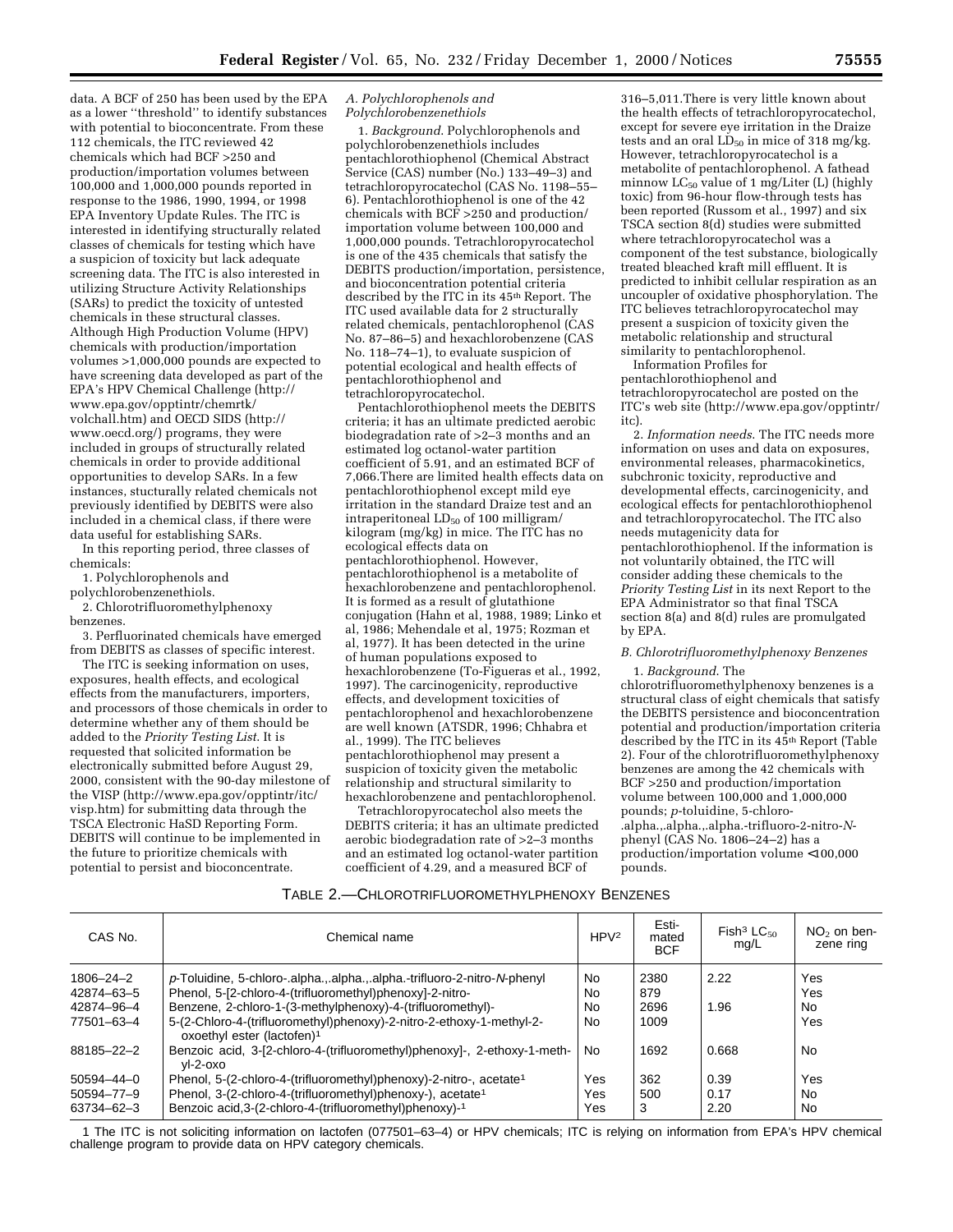2 HPV = High Production Volume; chemicals with U.S. production/importation volumes >1 million pounds, e.g., those chemicals in EPA's HPV chemical challenge program (http://www.epa.gov/opptintr/chemrtk/volchall.htm).

3 Fish LC<sub>50</sub> data are all from 96-hour flow though tests with fathead minnows using measured chemical concentrations.

Phenol, 5-(2-chloro-4-

One member of the class, lactofen (CAS No. 77501–63–4) is a well-studied herbicide, considered to be a probable human carcinogen by the USEPA. Lactofen or 5-(2chloro-4-(trifluoromethyl)phenoxy)-2-nitro-2 ethoxy-1-methyl-2-oxo ethyl ester was found to increase the incidence of liver tumors in CD-1 mice and hepatic neoplastic nodules and preneoplastic focii in Sprague-Dawley rats (PPG Industries, 1985a,b). On the basis of these findings, the USEPA concluded that lactofen met the critieria of a category B2 probable human carcinogen (http:// ace.orst.edu/cgi-bin/mfs/01/pips/ lactofen.htm). A number of other hepatic, renal, and hematologic effects have been reported in CD-1 mice, Sprague-Dawley rats, and beagle dogs after repeated dosing. Lactofen caused developmental effects in a 2 generation reproductive study using CD rats (PPG Industries, 1983) and when fed to pregnant Sprague-Dawley rats (PPG Industries, 1982). Lactofen was administered in the diet for all these studies. Mixed results have been obtained in genotoxicity testing. As a result of the oncogenicity and other adverse health effects associated with lactofen, there is a heightened concern for potential toxicity of the other seven chlorotrifluoromethylphenoxy benzenes which have not been as extensively investigated.

Six chlorotrifluoromethylphenoxy benzenes had fish  $LC_{50}$  values; all were less than or equivalent to about 1 mg/L; chemicals with  $LC_{50}$  values <1 mg/L are considered ''highly toxic'' to aquatic organisms. Four

chlorotrifluoromethylphenoxy benzenes had a nitro group on the benzene ring (Table 2). Estimates from the EPA's Cancer Expert System (Lai et al.,1996; Woo et al., 1995, 1998) suggested that

chlorotrifluoromethylphenoxy benzenes with a nitro group on the benzene ring might have higher carcinogenicity potential than chlorotrifluoromethylphenoxy benzenes with no nitro group on the benzene ring. Data are needed to validate these suggestions. In addition, the ITC has determined that health effects data are indexed in TOXLINE or the Registry of Toxic Effects of Chemical Substances (RTECS) for three chlorotrifluoromethylphenoxy benzenes:

(trifluoromethyl)phenoxy)-2-nitro- (CAS No. 42874–63–5); phenol, 3-(2-chloro-4- (trifluoromethyl)phenoxy)-, acetate (CAS No. 50594–77–9); and benzoic acid, 3-(2-chloro-4-(trifluoromethyl)phenoxy)- (CAS No. 63734–62–3). For the latter 2 chlorotrifluoromethylphenoxy benzenes acute and genetoxicity studies were submitted to the EPA as a result of a TSCA section 8(d) rule that was promulgated for the chlorotrifluoromethylphenoxy benzenes (CAS No. 42874–96–4, 50594–77–9, and 63734–62–3) that were previously added to the *Priority Testing List* in the ITC's 29th Report published in the **Federal Register** of December 30, 1991 (56 FR 67424) (FRL– 4007–6) as trifluoromethyl diaryl ethers and then removed from the *Priority Testing List* in the 41st Report published in the **Federal Register** of April 9, 1998 (63 FR 17658) (FRL– 5773–5). TOXLINE, RTECS, and TSCA section 8(d) studies for phenol, 5-(2-chloro-4-(trifluoromethyl)phenoxy)-2-nitro- (CAS No. 42874–63–5); phenol, 3-(2-chloro-4- (trifluoromethyl)phenoxy)-, acetate (CAS No. 50594–77–9); and benzoic acid, 3-(2-chloro-4-(trifluoromethyl)phenoxy)- (CAS No. 63734–62–3) have been considered by the ITC. An Information Profile for 5-(2-chloro-4- (trifluoromethyl)phenoxy)-2-nitro- is posted on the ITC's web site (http://www.epa.gov/ opptintr/itc).

2. *Information needs*. The ITC needs information on uses, exposures, environmental releases, ecological effects, pharmacokinetics, subchronic toxicity, reproductive and developmental effects, mutagenicity, and carcinogenicity for four chlorotrifluoromethylphenoxy benzenes, except lactofen and the three HPV chemicals (Table 2). If the information is not voluntarily obtained, the ITC will consider adding these chemicals to the *Priority Testing List* in its next Report to the EPA Administrator, so that final TSCA section 8(a) and 8(d) rules are promulgated by EPA.

#### *C. Perfluorinated Chemicals*

1. *Background*. The ITC is interested in 50 perfluorinated chemicals, because:

i. The carbon-fluorine bond is highly stable and likely to persist.

ii. There is potential for long-range atmospheric transport, persistence, bioconcentration, and bioaccumulation.

iii. There are few publicly available data on ecological effects, health effects, wildlife exposures, or human exposures.

Forty-eight perfluorinated chemicals were assigned to 10 structural classes while two did not fit any structural class. Thirty-eight perfluorinated chemicals satisfy the DEBITS persistence (ultimate biodegradation >2–3 months) and bioconcentration potential (log octanol-water partition coefficient 3–6) and production/importation criteria described by the ITC in its 45th Report. An additional 12 (identified by an asterisk in Tables 3, 4, 7, 10, and 11) were selected from TSCA section 8(e) submissions because they were structurally related to the 38 perfluorinated chemicals and may be useful in developing SARs. The 12 structurally related perfluorinated chemicals from TSCA section 8(e) submissions include chemicals that:

i. Are present in human and animal blood.

ii. Are pesticide active ingredients. iii. Cause tumors and developmental toxicity in animal studies.

iv. Are metabolites of the 38 perfluorinated chemicals that satisfy the DEBITS criteria.

Estimated BCFs and Henry's Law Constants (HLCs) for perfluorinated chemicals were based on associated or nonhydrolyzed chemical structures. Estimated BCFs for the 50 perfluorinated chemicals range from 3 to 26,000. HLCs ranged from 103 to 10-10 atm m3/mole. Approximately half of the perfluorinated chemicals had estimated  $HL\ddot{C}s > 10^{-2}$  atm m<sup>3</sup>/mole, suggesting they could evaporate and be susceptible to longrange transport. The perfluoroalkyl iodides are likely to undergo rapid photolysis in the atmosphere, leading to possibly long-lived degradation products. Estimated BCFs and HLCs for perfluorinated chemicals are listed in Tables 3–13. Information Profiles for non-HPV perfluorinated chemicals for which there were publicly available toxicity data are posted on the ITC's web site (http:// www.epa.gov/opptintr/itc). The ITC is continuing to evaluate information on uses, exposures, environmental fate, ecological effects, and health effects of perfluorinated chemicals.

# TABLE 3.—PERFLUOROALKYL ACIDS AND SALTS1

| CAS No.                                                                                      | Chemical name                                                                                                                                                                                                                                                                                                                                                                                                                        | <b>BCF</b>                     | <b>HLC</b>                                                           |
|----------------------------------------------------------------------------------------------|--------------------------------------------------------------------------------------------------------------------------------------------------------------------------------------------------------------------------------------------------------------------------------------------------------------------------------------------------------------------------------------------------------------------------------------|--------------------------------|----------------------------------------------------------------------|
| $000335 - 77 - 3$<br>001763-23-1<br>002795-39-3<br>003825-26-1<br>003871-99-6<br>021615-47-4 | 1-Decanesulfonic acid, 1,1,2,2,3,3,4,4,5,5,6,6,7,7,8,8,9,9,10,10,10-heneicosafluoro-<br>1-Octanesulfonic acid, 1,1,2,2,3,3,4,4,5,5,6,6,7,7,8,8,8-heptadecafluoro-*<br>1-Octanesulfonic acid, 1,1,2,2,3,3,4,4,5,5,6,6,7,7,8,8,8-heptadecafluoro-, potassium salt*<br>Ammonium perfluorooctanoate*<br>1-Hexanesulfonic acid, 1,1,2,2,3,3,4,4,5,5,6,6,6-tridecafluoro-, potassium salt*<br>Hexanoic acid, undecafluoro-, ammonium salt* | 10<br>56<br>56<br>56<br>3<br>3 | 3.03E-01<br>1.10E-02<br>1.10E-02<br>9.10E-02<br>3.97E-04<br>3.29E-03 |
| 029457-72-5                                                                                  | 1-Octanesulfonic acid, 1,1,2,2,3,3,4,4,5,5,6,6,7,7,8,8,8-heptadecafluoro-, lithium salt                                                                                                                                                                                                                                                                                                                                              | 56                             | 1.10E-02                                                             |

\* TSCA 8(e) submission

1 It should be noted that methods used to estimate BCF and HLC were based on associated chemical structures. The salts of carboxylic and sulfonic acids are expected to exist as dissociated structures in the environment; the dissociated structure will be more water-soluble and likely to have a lower BCF and HLC than the associated structure.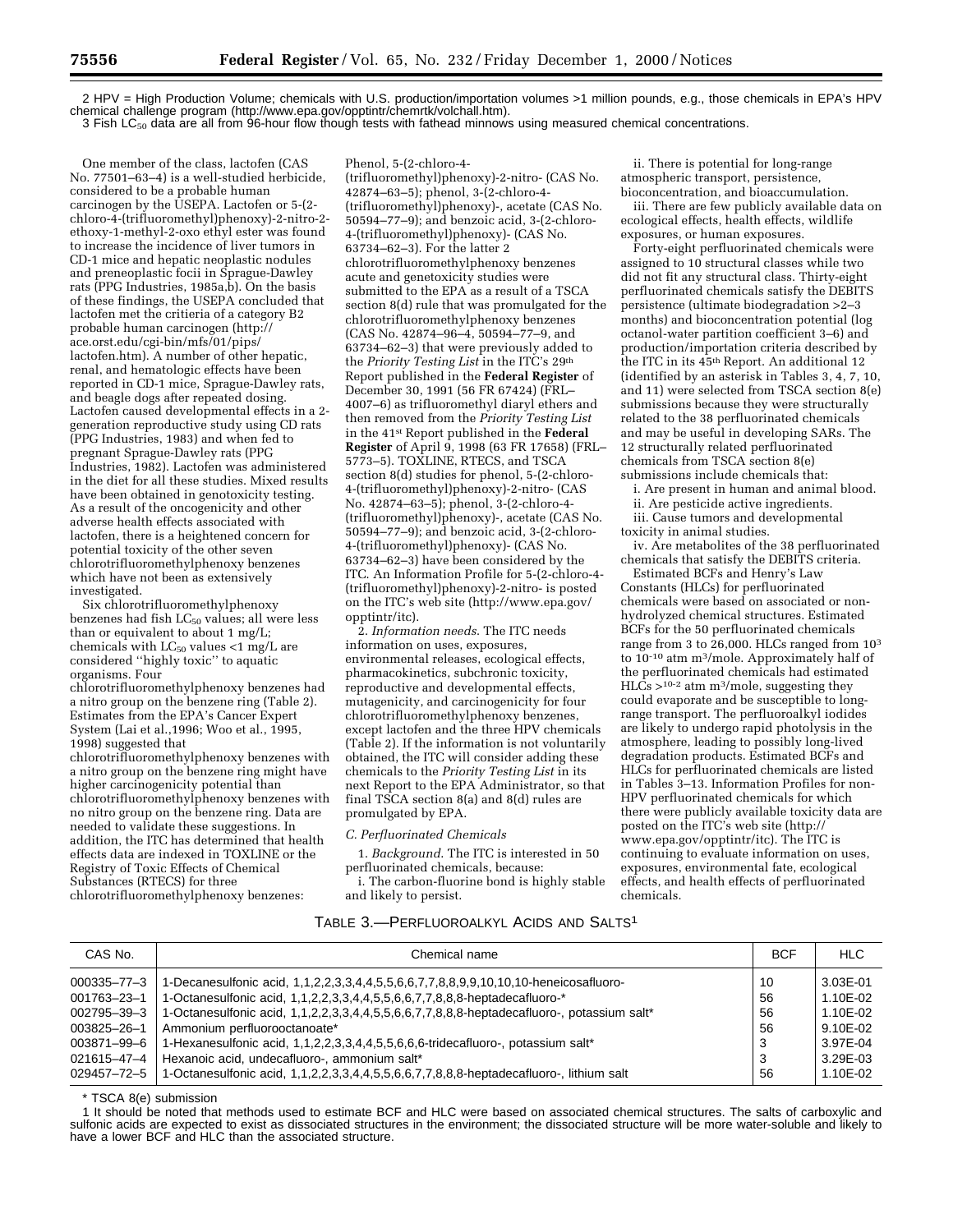# TABLE 4.—PERFLUOROALKYL SULFONAMIDES

| CAS No.           | Chemical name                                                                                             | <b>BCF</b> | HLC          |
|-------------------|-----------------------------------------------------------------------------------------------------------|------------|--------------|
| $000754 - 91 - 6$ | 1-Octanesulfonamide, 1,1,2,2,3,3,4,4,5,5,6,6,7,7,8,8,8-heptadecafluoro-                                   | 10000      | 1.84E-03     |
| 001691-99-2       | 1-Octanesulfonamide, 1,1,2,2,3,3,4,4,5,5,6,6,7,7,8,8,8-heptadecafluoro-N-(2-hydroxyethyl)-N-ethyl-        | 5543       | 5.72E-07     |
| 004151-50-2       | 1-Octanesulfonamide, ethyl-1,1,2,2,3,3,4,4,5,5,6,6,7,7,8,8,8-heptadecafluoro-*                            | 500        | $5.37E + 00$ |
| 024448-09-7       | 1-Octanesulfonamide, 1,1,2,2,3,3,4,4,5,5,6,6,7,7,8,8,8-heptadecafluoro-N-(2-hydroxyethyl)-N-meth-<br>vl-* | 26000      | 4.30E-04     |
| 034449-89-3       | 1-Butanesulfanamide, ethyl-1,1,2,2,3,3,4,4,4-nonafluoro-N-(2-hydroxyethyl)-                               | 206        | 7.50E-07     |
| 034454-97-2       | 1-Butanesulfonamide, 1,1,2,2,3,3,4,4,4-nonafluoro-N-(2-hydroxyethyl)-N-methyl-                            | 86         | 5.65E-07     |
| $034455 - 03 - 3$ | 1-Hexanesulfonamide, ethyl-1,1,2,2,3,3,4,4,5,5,6,6,6-tridecafluoro-N-(2-hydroxyethyl)-                    | 6331       | 2.07E-05     |
| 067584-55-8       | 2-Propanoic acid. 2-[methyl[(nonalfuorobutyl)sulfonyl]amino]ethyl ester                                   | 961        | 1.94E-05     |
| 067584-56-9       | 2-Propenoic acid, 2-methyl (undecafluoropentyl) sulfonyl amino ethyl ester                                | 5330       | $1.02F - 04$ |
| 068555-72-6       | 1-Pentanesulfonamide, ethyl-1,1,2,2,3,3,4,4,5,5,5-undecafluoro-N-(2-hydroxyethyl)-                        | 1142       | 3.94E-06     |
| 068555-74-8       | 1,1,2,2,3,3,4,4,5,5,5-Undecafluoro-N-(2-hydroxyethyl)-N-methylpentane-1-sulphonamide                      | 478        | 2.97E-06     |
| 068555-75-9       | 1-Hexanesulfonamide, 1,1,2,2,3,3,4,4,5,5,6,6-tridecafluoro-N-(2-hydroxyethyl)-N-methyl-                   | 2651       | 1.56E-05     |
| 068555-77-1       | 1-Butanesulfonamide, 3-(dimethylamino)propyl-1,1,2,2,3,3,4,4,4-nonafluoro-                                | 465        | 4.63E-06     |

\* TSCA 8(e) submission.

# TABLE 5.—PERFLUORINATED QUATERNARY AMMONIUM CHEMICALS

| CAS No. | Chemical name                                                                                                                                                                                          | <b>BCF</b> | HLC                  |
|---------|--------------------------------------------------------------------------------------------------------------------------------------------------------------------------------------------------------|------------|----------------------|
|         | 001652–63–7   1-Propanaminium,3-(((heptadecafluorooctyl)sulfonyl)amino)-N,N,N-trimethyl-, iodide<br>038006-74-5   1-Propanaminium,3-[[(heptadecafluorooctyl)sulfonyl]amino]-N,N,N-trimethyl-, chloride |            | 4.04E-10<br>4.04E-10 |

# TABLE 6.—PERFLUOROALKANES

| CAS No.     | Chemical name                                                | <b>BCF</b> | HLC          |
|-------------|--------------------------------------------------------------|------------|--------------|
| 000076-19-7 | Octafluoropropane                                            | 50         | $3.30E + 01$ |
|             | 000678-26-2 Dodecafluoropentane                              | 488        | $3.50E + 03$ |
|             | 002994-71-0   Hexafluoro-1,2-bis(trifluoromethyl)cyclobutane | 145        | $2.05E + 03$ |

# TABLE 7.—FLUOROALKYL ETHERS

| CAS No.                                   | Chemical name                                                                                                                                                                                                                                          | <b>BCF</b>      | <b>HLC</b>                               |
|-------------------------------------------|--------------------------------------------------------------------------------------------------------------------------------------------------------------------------------------------------------------------------------------------------------|-----------------|------------------------------------------|
| 000755-73-7<br>001623-05-8<br>003330-14-1 | 2.2.3.3-Tetrafluoro-3-methoxy-propionic acid methyl ester*<br>Propane, 1,1,1,2,2,3,3-heptafluoro-3-[(trifluoroethyenyl)oxy]-<br>1-(1-(difluoro(1,2,2,2-tetrafluoroethoxy)methyl)-1,2,2,2-tetrafluoroethoxy)-1,1,2,2,3,3,3-<br>Propane.<br>heptafluoro- | 3<br>76<br>7355 | 4.30E-05<br>$8.74E + 00$<br>$4.99E + 00$ |
| 003330-15-2<br>063863-43-4                | Heptafluoropropyl 1,2,2,2-tetrafluoroethyl ether<br>methyl-1,2,2,2-tetrafluoroethoxy-2,2,3,3-tetrafluoro-,<br>Propanoic acid, 3-1-difluoro(trifluoroethenyl) oxy<br>methyl ester                                                                       | 151<br>327      | $3.90E + 00$<br>2.55E-03                 |
| 104147-32-2                               | 3,5-Dichloro-4-(1,1,2,2-tetrafluoroethoxy)aniline                                                                                                                                                                                                      | 160             | 1.29E-06                                 |

\* TSCA 8(e) submission.

# TABLE 8.—FLUOROALKYL IODIDES

| CAS No. | Chemical name                                           | <b>BCF</b> | <b>HLC</b>   |
|---------|---------------------------------------------------------|------------|--------------|
|         | 000423-39-2   1-lodoperfluorobutane                     | 1193       | $4.99E + 01$ |
|         | 002043-55-2   1,1,1,2,2,3,3,4,4-Nonafluoro-6-iodohexane | 6809       | $1.11E + 01$ |
|         | 068188-12-5   Perfluoroalkyl(C2-C18)ethyl iodide        | 1228       | 2.11E+00     |

# TABLE 9.—GAMMA, OMEGA-PERFLUOROALKYL ALCOHOLS

| CAS No. | Chemical name                                                 | <b>BCF</b> | <b>HLC</b> |
|---------|---------------------------------------------------------------|------------|------------|
|         | 000647-42-7 3.3.4.4.5.5.6.6.7.7.8.8.8-Tridecafluoro-1-octanol | 4064       | 1.50E-01   |
|         | 002043-47-2 3.3.4.4.5.5.6.6.6-Nonafluoro1-hexanol             | 132        | 5.42E-03   |
|         | 068391-08-2 2-Perfluoroalkyl (C6-C12) ethanol                 | 3092       | 9.99E-02   |

# TABLE 10.—PERFLUOROALKYL SULFONYL FLUORIDES

| CAS No.                                   | Chemical name                     | <b>BCF</b> | HLC      |
|-------------------------------------------|-----------------------------------|------------|----------|
| $\overline{z}$<br>000375-7<br>$\sqrt{-1}$ | Nonafluorobutanesulfonyl fluoride | 5364       | $91E-0z$ |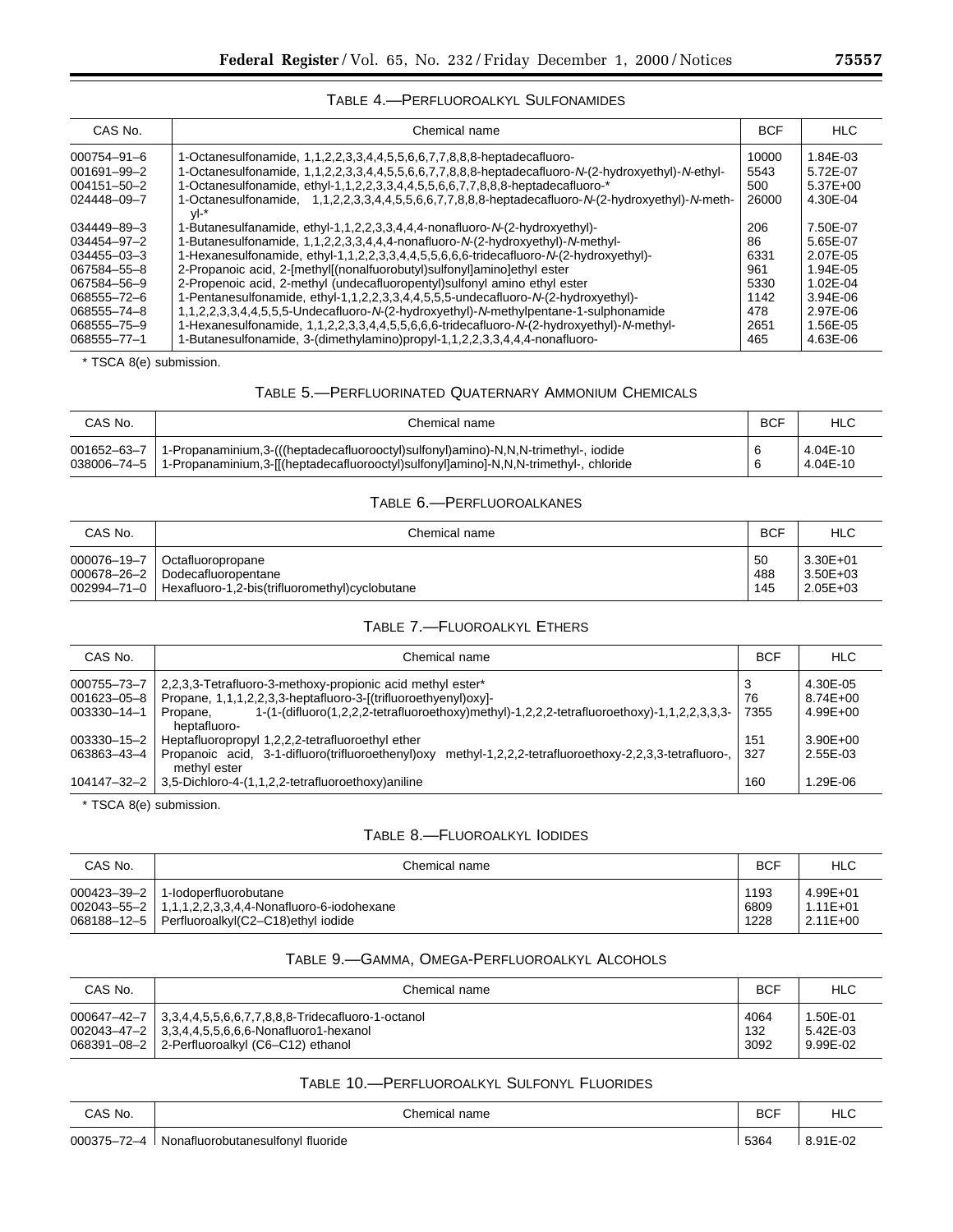# TABLE 10.—PERFLUOROALKYL SULFONYL FLUORIDES—Continued

| CAS No. | Chemical name                                                             | <b>BCF</b>     | <b>HLC</b>   |
|---------|---------------------------------------------------------------------------|----------------|--------------|
|         | 000421-20-5   Methyl fluorosulfonate*                                     | $\overline{c}$ | 5.00E-05     |
|         | 068156-06-9   Cyclohexanesulfonyl fluoride, decafluoro(pentafluoroethyl)- | 7741           | 7.57E+00     |
|         | 068318-34-3   Cyclohexanesulfonyl fluoride, decafluoro(trifluoromethyl)-  | 1396           | $1.44E + 00$ |

\* TSCA 8(e) submission.

## TABLE 11.—PERFLUOROGLYCOL ACID FLUORIDES

| CAS No.           | Chemical name                                                                     |                                                                                                    | <b>BCF</b> | <b>HLC</b> |
|-------------------|-----------------------------------------------------------------------------------|----------------------------------------------------------------------------------------------------|------------|------------|
| 004089-58-1       | fluoride.<br>Propanovl<br>(fluorosulfonyl)ethoxy)propoxy)-                        | 2,3,3,3-tetrafluoro-2-(1,1,2,3,3,3-hexafluoro-2-(1,1,2,2-tetrafluoro-2-                            | 4709       | 7.55E-05   |
| $001422 - 71 - 5$ | 3-Pentanone, 1,1,2,2,4,4,5,5-octafluoro-1,5-dimethoxy-*                           |                                                                                                    | 3          | 4.27E-05   |
| 069116-71-8       | Methyl 2,2-difluromalonyl fluoride*                                               |                                                                                                    | 3          | 1.50E-05   |
| 069116-72-9       |                                                                                   | Propanoic acid, 2,2,3,3-tetrafluoro-3-1,2,2,2-tetrafluoro-1-(fluorocarbonyl)ethoxy-, methyl ester* |            | 1.30E-04   |
| 069116-73-0       | Propanoic<br>acid.<br>(trifluoromethyl)ethoxy)-2,2,3,3-tetrafluoro-, methyl ester | 3-(2-(1,2-difluoro-2-oxo-1-(trifluoromethyl)ethoxy)-1,2,2-trifluoro-1-                             | 121        | 1.70E-04   |

\* TSCA 8(e) submission

1 It should be noted that methods used to estimate BCF and HLC were based on non-hydrolyzed chemical structures. Certain perfluoroglycol acid fluorides are expected to rapidly hydrolyze (within an hour, depending upon chemical concentration) in the environment; the hydrolysis prod-<br>ucts will be more water-soluble and likely to have a lower BCF and HLC than

# TABLE 12.—PERFLUOROALKYL CARBOXYLIC ACID FLUORIDES

| CAS No.     | Chemical name                                   | BC F | <b>HLC</b>   |
|-------------|-------------------------------------------------|------|--------------|
| 000375-84-8 | 000335-66-0   Pentadecylfluorooctanoyl fluoride | 3011 | 2.58E+02     |
|             | Tridecafluoroheptanovl fluoride                 | 543  | $4.91E + 01$ |

# TABLE 13.—PERFLUORINATED CHEMICALS NOT ASSIGNED TO A STRUCTURAL CLASS

| CAS No.     | Chemical name                           | <b>BCF</b> | <b>HLC</b>   |
|-------------|-----------------------------------------|------------|--------------|
| 019430-93-4 | 1-Hexene, 3,3,4,4,5,5,6,6,6-nonafluoro- | 1393       | $1.11E + 02$ |
| 068140-20-5 | Perfluoroalkyl (C4-C10) ethyl mercaptan | 1606       | $5.26E + 00$ |

2. *Information needs*. The ITC needs measured BCFs, HLCs, and bioaccumulation data for most of the perfluorinated chemicals. Information on uses, exposures, health effects, and ecological effects is needed for perfluoroalkyl acids and salts, perfluoroalkyl sulfonamides, perfluorinated quaternary ammonium chemicals, perfluoroalkanes, fluoroalkyl ethers, fluoroalkyl iodides, gamma, omega-perfluoroalkyl alcohols, perfluoroalkyl sulfonyl fluorides, perfluoroglycol acid fluorides, perfluoroalkyl carboxylic acid fluorides, 1-hexene, 3,3,4,4,5,5,6,6,6-nonafluoro- (CAS No. 19430–93–4), and perfluoroalkyl (C4–C10) ethyl mercaptan (CAS No. 68140–20–5). For the perfluoroalkyl iodides, the ITC needs information on possible long-lived atmospheric degradation products. ITC is not soliciting information on two perfluoroalkyl sulfonamides that are in the EPA's HPV Challenge Program, 1-octanesulfonamide, 1,1,2,2,3,3,4,4,5,5,6,6,7,7,8,8,8 heptadecafluoro-*N*-(2-hydroxyethyl)-*N*-ethyl- (CAS No. 1691–99–2) and 1-

octanesulfonamide, 1,1,2,2,3,3,4,4,5,5,6,6,7,7,8,8,8 heptadecafluoro-*N*-(2-hydroxyethyl)-*N*methyl- (CAS No. 24448–09–7) and the pesticides, lithium perfluorooctane sulfonate (LPOS) or 1-octanesulfonic acid, 1,1,2,2,3,3,4,4,5,5,6,6,7,7,8,8,8 heptadecafluoro-, lithium salt (CAS No. 29457–72–5) (see http://www.epa.gov/ opprd001/factsheets/factsht2.htm) and Sulfuramid or 1-octanesulfonamide, -ethyl-1,1,2,2,3,3,4,4,5,5,6,6,7,7,8,8,8 heptadecafluoro- (CAS No. 4151–50–2) (see http://www.epa.gov/opp).

#### **IV. Revisions to the TSCA Section 4(e) Priority Testing List**

*A. Chemicals Added to the Priority Testing List: Nonylphenol Polyethoxylate Degradation Products*

1. *Recommendation*. Add 8 nonylphenol polyethoxylate degradation products to the *Priority Testing List* to obtain information to meet U.S. Government data needs.

2. *Rationale for recommendation*. Alkylphenols, polyalkylphenols, alkylphenol ethoxylates, and alkylphenol polyethoxylates were recommended in the ITC's 37th (61 FR 4188, February 2, 1996) (FRL–4991–6), 39th (62 FR 8578, February 25, 1997) (FRL–5580– 9), and 41st Reports. Nonylphenol polyethoxylates were recommended in the ITC's 39th Report. Recent studies have measured nonylphenol polyethoxylate degradation products in wastewater effluents and surrounding aquatic systems (Bennett and Metcalfe, 2000; Hale et al., 2000). Some of these products can cause neuroendocrinemediated effects in fish at low parts per billion (ppb) concentrations. One nonlylphenol polyethoxylate degradation product, branched 4-nonylphenol (mixed isomers) (CAS No. 84852–15–3) was previously recommended in the ITC's 37th Report. As a result of these findings and to meet U.S. Government data needs for these chemicals, the ITC is adding 8 nonlylphenol polyethoxylate degradation products to the *Priority Testing List* (Table 14).

TABLE 14.—NONYLPHENOL POLYETHOXYLATE DEGRADATION PRODUCTS BEING ADDED TO THE PRIORITY TESTING LIST

| CAS No.        | Nonylphenol polyethoxylate degradation product |
|----------------|------------------------------------------------|
| $104 - 35 - 8$ | 4-nonylphenol ethoxylate (NP1EO)               |
| 20427-84-3     | 4-nonylphenol diethoxylate (NP2EO)             |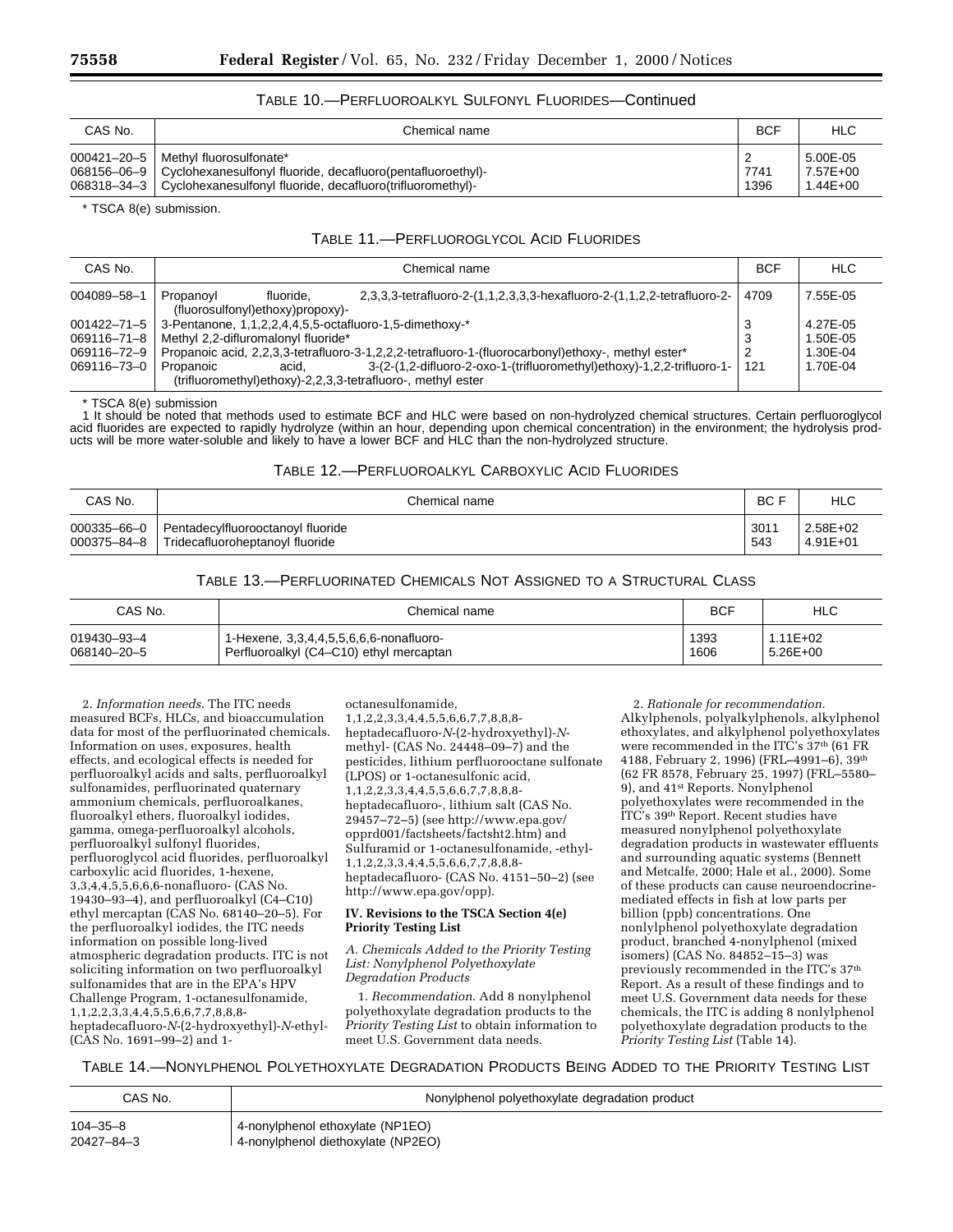TABLE 14.—NONYLPHENOL POLYETHOXYLATE DEGRADATION PRODUCTS BEING ADDED TO THE PRIORITY TESTING LIST— **Continued** 

| CAS No.                                             | Nonylphenol polyethoxylate degradation product                                                                                                                                                                                                                 |
|-----------------------------------------------------|----------------------------------------------------------------------------------------------------------------------------------------------------------------------------------------------------------------------------------------------------------------|
| $3115 - 49 - 9$<br>106807-78-7<br>$108241 - 00 - 5$ | 4-nonylphenol triethoxylate (NP3EO)<br>4-nonylphenol tetraethoxylate (NP4EO)<br>4-nonylphenoxy acetic acid (NP1EC)<br>4-nonylphenoxy ethoxy acetic acid (NP2EC)<br>4-nonylphenoxy diethoxy acetic acid (NP3EC)<br>4-nonylphenoxy triethoxy acetic acid (NP4EC) |

3. *Supporting information*. Recent studies have documented that nonylphenol polyethoxylate degradation products can act as *in vitro* and *in vivo* estrogen agonists in fish and amphibians (Jobling and Sumpter, 1993; Jobling et al., 1996; Kloas et al., 1999). While most of these studies were conducted with nonylphenol and octylphenol, there is evidence to suggest that nonylphenol polyethoxylate degradation products (shortchain ethoxylates and carboxylates) can also act to disrupt neuroendocrine function.

i. *Effects*. Exposure of male fathead minnows to nonylphenol at 1.1 ppb caused an increase in the number and size of sertoli cells and germ cell syncytia (Miles-Richardson et al., 1999). In the same study, exposure of fathead minnows to 5.5 ppb nonylphenol polyethoxylate consisting of primarily 7–11 carbon ethoxylate chains, no changes in number and size of sertoli cells and germ cell syncytia were detected, but shorter carbon ethoxylate chains (1–4 carbons) were not tested. In the same laboratory, exposure of fathead minnows to 0.05 ppb nonylphenol caused significant increases in plasma vitellogenin and estradiol (Giesy et al., 2000).

Exposure of male rainbow trout to 30 ppb octylphenol, nonylphenol, 4-nonylphenoxy acetic acid (NP1EC), and 4-nonylphenol diethoxylate (NP2EO) caused increases in serum vitellogenin and inhibition in testicular growth (Jobling et al., 1996). Octylphenol was the most potent followed by nonylphenol, NP2EO, and NP1EC. A lowestobserved-effect-concentration (LOEC) was not determined for NP2EO or NP1EC, but the 30 ppb exposure concentrations for NP1EC and NP2EO are well below total concentrations of carboxylates and ethoxylates reported for many of the effluents in the midwestern United States that are discussed below. Exposure of female rainbow trout to 1 ppb nonylphenol and NP2EO and 10 ppb NP1EC reduced growth (Ashfield et al., 1998).

ii. *Environmental concentrations*. Despite data suggesting that

nonylphenolpolyethoxylate metabolites may biodegrade (Staples et al., 1999), recent studies demonstrated that nonylphenol polyethoxylate effluent and effluent dominated stream concentrations may exceed LOEC concentrations reported in the literature. Barber et al. (1999) estimated nonylphenol polyethoxylate degradation products in seven midwest sewage treatment plant effluents and in one effluent-dominated stream (Des Plaines River, IL) approximately 100 killometers (km) downstream of the major nonylphenol polyethoxylate sources. Generally effluents had nonylphenol polyethoxylate degradation product concentrations greater than 50 ppb with NPE2C the predominant form in most effluents and in the effluent dominated stream. Nonylphenol concentrations in the Des Plaines River slightly exceeded 1 ppb. Naylor et al. (1996) and Field and Reed (1996) estimated nonylphenol, total nonylphenol ethoxylate, and NP1EC-NP4EC (4-nonylphenoxy triethoxy acetic acid) concentrations in 15 pulp and paper mill and 6 sewage treatment plant effluents to the Fox River, WI. Total nonylphenol ethoxylate typically exceeded 50 ppb in all effluents, while nonylphenol concentrations were generally greater than 1 ppb. The nonylphenol carboxylates concentrations were always greater than 15 and 140 ppb in the pulp and paper mill and sewage treatment effluents, respectively. Nonylphenol and total nonylphenol ethoxylate Fox River concentrations near Green Bay were 0.582 and 2.78 ppb, respectively, while the total nonylphenol carboxylate concentration was 13.5 ppb. Nonylphenol carboxylates were shown to persist for considerable distances downstream. In addition to these existing data, EPA is sponsoring ongoing programs to sample sediment and fish in the midwestern United States.

4. *Information needs*. Data are needed to determine the LOECs (in comparison to estradiol) of branched 4-nonylphenol (mixed isomers), 4-nonylphenol ethoxylate (NP1EO),

4-nonylphenol diethoxylate (NP2EO), 4 nonylphenol triethoxylate (NP3EO), 4 nonylphenol tetraethoxylate (NP4EO), 4 nonylphenoxy acetic acid (NP1EC), 4 nonylphenoxy diethoxy acetic acid (NP2EC), 4-nonylphenoxy triethoxy acetic acid (NP3EC), and 4-nonylphenoxy tetraethoxy acetic acid (NP4EC) causing neuroendocrine effects in aquatic organisms. Data are also needed to determine whether nonylphenol polyethoxylate degradation products have the potential to interfere with growth and metamorphosis of amphibians (e.g., tadpoles).

#### *B. Chemicals Removed From the Priority Testing List: Alkylphenols and Alkylphenol Ethoxylates*

1. *Background*. In this Report, the ITC is removing 4 alkylphenols (APs) and 15 alkylphenol ethoxylates (APEs) from the *Priority Testing List*. The 4 APs were added to the *Priority Testing List* in the ITC's 37th Report; the 15 APEs were added to the *Priority Testing List* in the ITC's 39th Report. Submission of TSCA section 8(d) studies for APs added to the *Priority Testing List* in the ITC's 37th Report were required by a TSCA section 8(d) HaSD rule (61 FR 7421, February 28, 1996) (FRL–4991–6). TSCA section 8(d) and FYI studies for APEs added to the *Priority Testing List* in the ITC's 39th Report were voluntarily submitted in response to information solicitations discussed in the ITC's 39th Report.

2. *Removal rationale*. The APs and APEs being removed from the *Priority Testing List* are listed in Table 15. Three APs and 13 APEs are being removed because no domestic production or importation volumes were reported to the USEPA in response to any of the 1986, 1990, 1994, and 1998 Information Update Rules (IURs) or the 2000 PAIR rule. Production/importation volumes were reported for one AP and two APEs in the 1990 IUR but not in the subsequent 1994 and 1998 IURs or the 2000 PAIR rule. These three chemicals are also being removed because of insufficient production.

## TABLE 15.—APS AND APES BEING REMOVED FROM THE PRIORITY TESTING LIST

| CAS No.        | Chemical name                                               | Category | Removal rationale |
|----------------|-------------------------------------------------------------|----------|-------------------|
| $104 - 43 - 8$ | 4-Dodecylphenol                                             | AP       | b                 |
| 3884-95-5      | 2-(1,1,3,3-Tetramethylbutyl)phenol                          | AP       | a, b              |
| 31195-95-6     | Isobutylphenol (mixed isomers)                              | AP       | a, b              |
| 54932–78–4     | 4-(2,2,3,3-Tetramethylbutyl)phenol                          | AP       | a. b              |
| 7311-27-5      | 2-[2-[2-(4-Nonylphenoxy)ethoxy]ethoxy]ethoxy]ethoxy]ethanol | APE      | a, b              |
| 20636-48-0     | 14-(4-Nonylphenoxyl)-3,6,9,12-tetraoxatetradecan-1-ol       | APE      | a. b              |
| 26264–02–8     | 14-(Nonylphenoxyl)-3,6,9,12-tetraoxatetradecan-1-ol         | APE      | a, b              |
|                |                                                             |          |                   |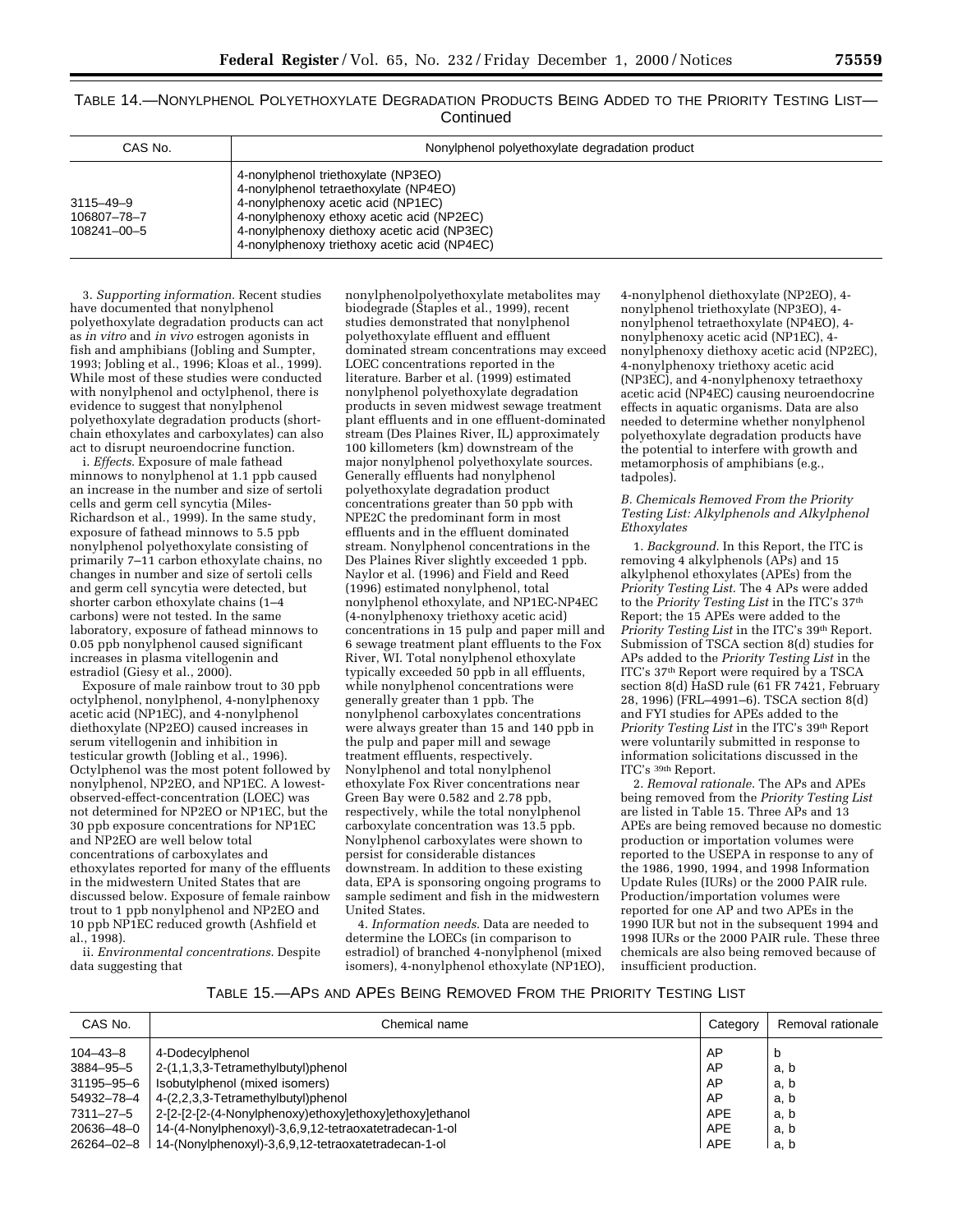# TABLE 15.—APS AND APES BEING REMOVED FROM THE PRIORITY TESTING LIST—Continued

| CAS No.          | Chemical name                                                                           | Category   | Removal rationale |
|------------------|-----------------------------------------------------------------------------------------|------------|-------------------|
| $26571 - 11 - 9$ | 26-(4-Nonylphenoxyl)-3,6,9,12,15,18,21,24-octaoxahexacosan-1-ol                         | <b>APE</b> | b                 |
| 27176-93-8       | 2-[2-(4-Nonylphenoxyl)ethoxyl]ethanol                                                   | <b>APE</b> | a, b              |
| 27177-01-1       | 17-(Nonylphenoxyl)-3,6,9,12,15-pentaoxaheptadecan-1-ol                                  | <b>APE</b> | a, b              |
| 27177-05-5       | 23-(Nonylphenoxy)-3,6,9,12,15,18,21-heptaoxatricosan-1-ol                               | <b>APE</b> | a, b              |
| 27177-08-8       | 29-(Nonylphenoxy)-3,6,9,12,15,18,21,24,27-nonaoxanonacosan-1-ol                         | <b>APE</b> | b                 |
| 51938-25-1       | Poly(oxy-1,2-ethanediyl), .alpha.-(2-nonylphenyl)-.omega.-hydroxy-                      | <b>APE</b> | a, b              |
| 65455-72-3       | 29-(Isononylphenoxy)-3,6,9,12,15,18,21,24,27-nonaoxanonacosan-1-ol                      | <b>APE</b> | a, b              |
| 152143-22-       | Poly(oxy-1,2-ethanediyl), alpha.-(4-nonylphenyl)-.omega.-hydroxy-, branched, phosphates | <b>APE</b> | a, b              |
|                  | Nonoxynol-2                                                                             | <b>APE</b> | a, b              |
|                  | Nonoxynol-3                                                                             | <b>APE</b> | a, b              |
|                  | Nonoxynol-7                                                                             | <b>APE</b> | a, b              |
|                  | .alpha.-(4-Nonylphenol)-.omega.-hydroxypoly(oxyethylene)                                | APE        | a, b              |

a No domestic production or importation volumes were reported to the USEPA in response to 1986, 1990, 1994, and 1998 IURs (indicating that volumes were less than 10,000 pounds per site in 1985, 1989, 1993, and 1997).

b No domestic production or importation volumes were reported to the USEPA in response to the January 11, 2000, PAIR rule published in the FEDERAL REGISTER (65 FR 1548) (FRL–5777–2) (indicating that volumes were less than 1,000 pounds per site in 1999).

#### **V. References**

1. Ashfield, L.A., Pottinger, T.G., and Sumpter, J.P. 1998. Exposure of female juvenile rainbow trout to alkylphenolic compounds results in modification to growth and ovosomatic index. *Environmental Toxicology and Chemistry* 17:679–686.

2. Agency for Toxic Substances and Disease Registry (ATSDR). 1996. Toxicological Profile for Hexachlorobenzene. ATSDR. Atlanta, Georgia.

3. Barber, L.B., Brown, G.K., and Zaugg, S.D. 1999. Potential endocrine disrupting chemicals in treated municipal wastewater and river water, Upper Midwest, USA. In: Keith, L., Jones-Lepp, T., and Needham, L. (Eds) Analysis of Environmental Endocrine Disruptors, American Chemical Society Symposium Series No. 747. American Chemical Society. Washington, DC.

4. Bennet, E.R. and Metcalfe, C.D. 2000. Distribution of degradation products of alkylphenol ethoxylates near sewage treatment plants in the Lower Great Lakes, North America. *Environmental Toxicology and Chemistry* 19:784–792.

5. Chhabra, R.S., Maronpot, R.M., Bucher, J.R., Haseman, J.K., Toft, J.D., and Hejtmancik, M.R. 1999. Toxicology and carcinogenesis studies of pentachlorophenol in rats. *Toxicological Science* 48:14–20.

6. Field, J. F. and Reed, R. L. 1996. Nonylphenol polyethoxy carboxylate metabolites of nonionic surfactants in paper mill effluents, municipal sewage treatment plant effluents and river waters. *Environmental Science and Technology* 30:3544–3550.

7. Giesy, J.P., Pierens S.L., Miles-Richardson S., Kramer, V.J., Snyder, S.S., Nichols, K.M., Snyder, E., Villenueve, D.A., and Giesy, J.P. 2000. Effects of 4- Nonylphenol on Fecundity and Biomarkers of Estrogenicity in Fathead Minnows (*Pimephales promelas*). *Environmental Toxicology and Chemistry* 19:1368–1377.

8. Hahn, M.E, Gasiewicz, T.A, Linko, P., and Goldstein, J.A. 1988. The role of the Ah locus in hexachlorobenzene-induced porphyria: Studies in congenic C57BL/6J mice. *Biochemical Journal* 254:245–254.

9. Hahn, M.E, Goldstein, J.A, Linko, P., and Gasiewicz, T.A. 1989. Interaction of

hexachlorobenzene with the receptor for 2,3,7,8-tetrachlorodibenzo-p-dioxin *in vitro* and *in vivo*. *Archives of Biochemistry and Biophysics* 270:344–355.

10. Hale, R.C., Smith, C.L., De Fur, P.O., Harvey, E., Bush, E.O., La Guardia, M.J., and Vadas, G.G. 2000. Nonylphenols in sediments and effluents associated with diverse wastewater outfalls. *Environmental Toxicology and Chemistry* 19:946–952.

11. Jobling, S. and Sumpter, J. P. 1993. Detergent compounds in sewage treatment plant effluents are weakly oestrogenic to fish: an *in vitro* study using rainbow trout hepatocytes. *Aquatic Toxicology* 27:361–372.

12. Jobling, S., Sheahan, D., Osborne, J.A., Matthiessen, P., and Sumpter, J.P. 1996. Inhibition of testicular growth in rainbow trout (*Oncorhynchus mykiss*) exposed to estrogenic alkylphenolic compounds. *Environmental Toxicology and Chemistry* 15:194–202.

13. Kloas, W., Lutz, I., and Einspanier, R. 1999. Amphibians as a model to study endocrine disruptors: II. Estrogenic activity of environmental chemicals *in vitro* and *in vivo*. *Science of the Total Environment* 225:59–68.

14. Lai, D.Y., Woo, Y.T., Argus, M.F., and Arcos, J.C.1996. Cancer risk reduction through mechanism-based molecular design of chemicals. pp. 62–73. In: S.C. DeVito and R.L. Garrett, (Eds) Designing Safer Chemicals, ACS Symposium Series No. 640, American Chemical Society, Washington, DC.

15. Linko, P., Yeowell, H.N., Gasiewicz, T.A., and Goldstein, J.A.1986. Induction of cytochrome P-450 isozymes by hexachlorobenzene in rats and aromatic hydrocarbon (Ah)-responsive mice. *Journal of Biochemical Toxicology* 1:95–107.

16. Mehendale, H.M., Fields, M., and Matthews, H.B. 1975. Metabolism and effects of hexachlorobenzene on hepatic microsomal enzymes in the rat. *Journal of Agriculture and Food Chemistry* 23:261–265.

17. Miles-Richardson, S.R., Pierens, S.L., Nichols, K.M., Kramer, V.J., Snyder, E.M., Snyder, S.A., Render, J.A., Fitzgerald, S.D., and Giesy, J.P. 1999. Effects of waterborne exposure to 4-nonylphenol and nonylphenol ethoxylate on secondary sex characteristics and gonads of fathead minnows (*Pimephales* *promelas*). *Environmental Research* A80:S122–S137.

18. Naylor, C.G., Williams, J. B., Varineau, P. T., Webb, D. A., and Sanders, D. F. 1996. Nonylphenol ethoxylates in an industrial river. 4th CEISO World Surfactants Congress,

Volume 4. 19. PPG Industries. 1982. MRID No.

00117566. Available from EPA. Write to FOI, EPA, Washington, DC 20460.

20. PPG Industries. 1983. MRID No. 00132885. Available from EPA. Write to FOI, EPA, Washington, DC 20460.

21. PPG Industries. 1985a. MRID No. 00150343, 00150366. Available from EPA.

Write to FOI, EPA, Washington, DC 20460. 22. PPG Industries. 1985b. MRID No.

00132883, 00150329. Available from EPA. Write to FOI, EPA, Washington, DC 20460.

23. Rozman, K., Mueller W., Coulston, F., and Korte, F. 1977. Long-term feeding study of hexachlorobenzene in rhesus monkeys. *Chemosphere* 6:81–84.

24. Russom, C.L., Bradbury, S.P., Braiders, S.J., Hammermeister, D.E., and Drummond, R.A. 1997. Predicting modes of toxic action from chemical structure: Acute toxicity in the fathead minnow (*Pimephales Promelas*). *Environmental Toxicology and Chemistry* 16:948–967.

25. Staples, C.A., Williams, J.B., Blessing, R.L., and Varineau, P.T. 1999. Measuring the biodegradability of nonylphenol ether carboxylates, octylphenol ether carboxylates and nonylphenol. *Chemosphere* 38:2029– 2039.

26. Woo, Y.T., Lai, D.Y., Argus, M.F., and Arcos, J.C. 1995. Development of structureactivity relationship rules for predicting carcinogenic potential of chemicals. *Toxicology Letters* 79:219–228.

27. Woo, Y.T., Lai, D.Y., Argus, M.F., and Arcos, J.C. 1998. An integrative approach of combining mechanistically complementary short-term predictive tests as a basis for assessing the carcinogenic potential of chemicals. *Journal of Environmental Science and Health* C16:101–122.

# **VI. TSCA Interagency Testing Committee**

**Statutory Organizations and Their Representatives**

*Council on Environmental Quality*